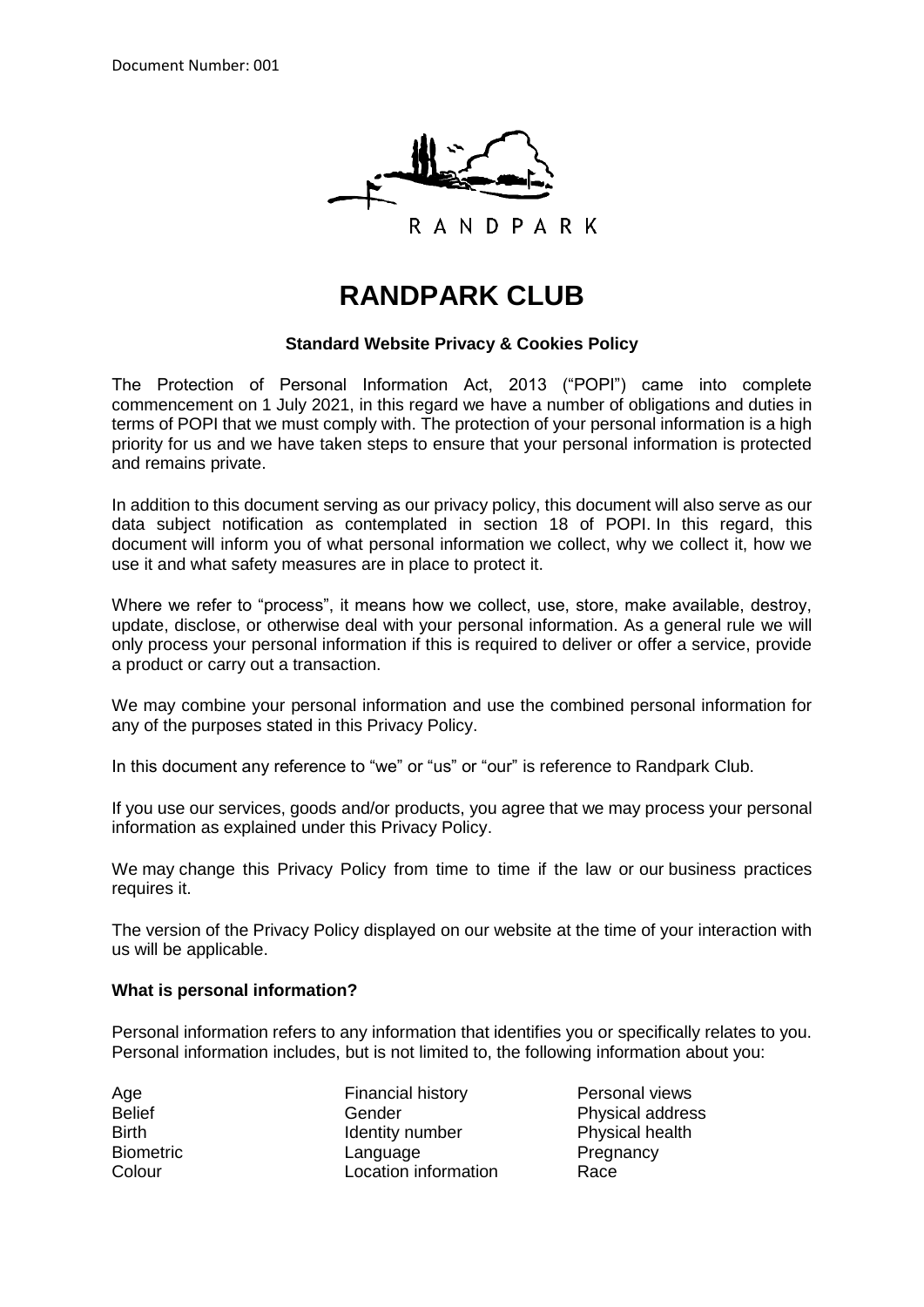- Conscience Marital Status Religion Employment history **Personal opinions**
- Correspondence Mental Health Sex Criminal history Medical History Sexual orientation Culture Name Name Social origin Disability **National Origin** Symbol Symbol Education **Education** Online identifier Telephone number E-mail address Other particular assignment Well being Ethnic origin **Personal preferences**
- 

## **Is the supply of the personal information voluntary or mandatory?**

The supply of certain personal information is mandatory, meaning we have to collect this personal information from you by law. If you do not supply this information, we cannot comply with our legal obligations. In this regard, if you do not supply this personal information we cannot do business with you. We collect personal information as is required by the following legislation:

Basic Conditions of Employment Act, No 75 of 1997 Continuing Education and Training Act (previously known as Further Education and Training Colleges Act) 16 of 2006 Compensation for Occupational Injuries and Diseases Act, No. 130 of 1993 Credit Agreement Act, No. 75 of 1980 The Criminal Procedure Act, No. 51 of 1977 Debt Collectors Act, No. 114 of 1998 Employment Equity Act, No. 55 of 1998 Financial Intelligence Centre Act, No. 38 of 2001 Higher Education Act 101 of 1997 Income Tax Act 58 of 1962 Labour Relations Act, No 66 of 1995 National Credit Act, No. 34 of 2005 NQF Act No 67 of 2008 Pension Funds Act, No. 24 of 1956 Skills Development Act 97 of 1998 Unemployment Insurance Act, No. 63 of 2001 Financial Advisory and Intermediary Service Act, No. 37 of 2002 Occupational Health and Safety Act No. 85 of 1993 Prevention of Organised Crime Act No. 121 of 1998

In other instances the supply of personal information is voluntary, which means there is no law imposed on us to collect this personal information. Even though there is no law that imposes the collection of the personal information, we require the personal information to deliver the products and/or services to you. In this regard, if you do not supply the personal information, we cannot do business with you.

## **When will we process your personal information?**

We will only process your personal information for lawful purposes relating to our business if the following applies:

- if you have consented thereto.
- if a person legally authorised by you, the law, or a court, has consented thereto.
- if it is necessary to conclude or perform under a contract, we have with you.
- if the law requires or permits it.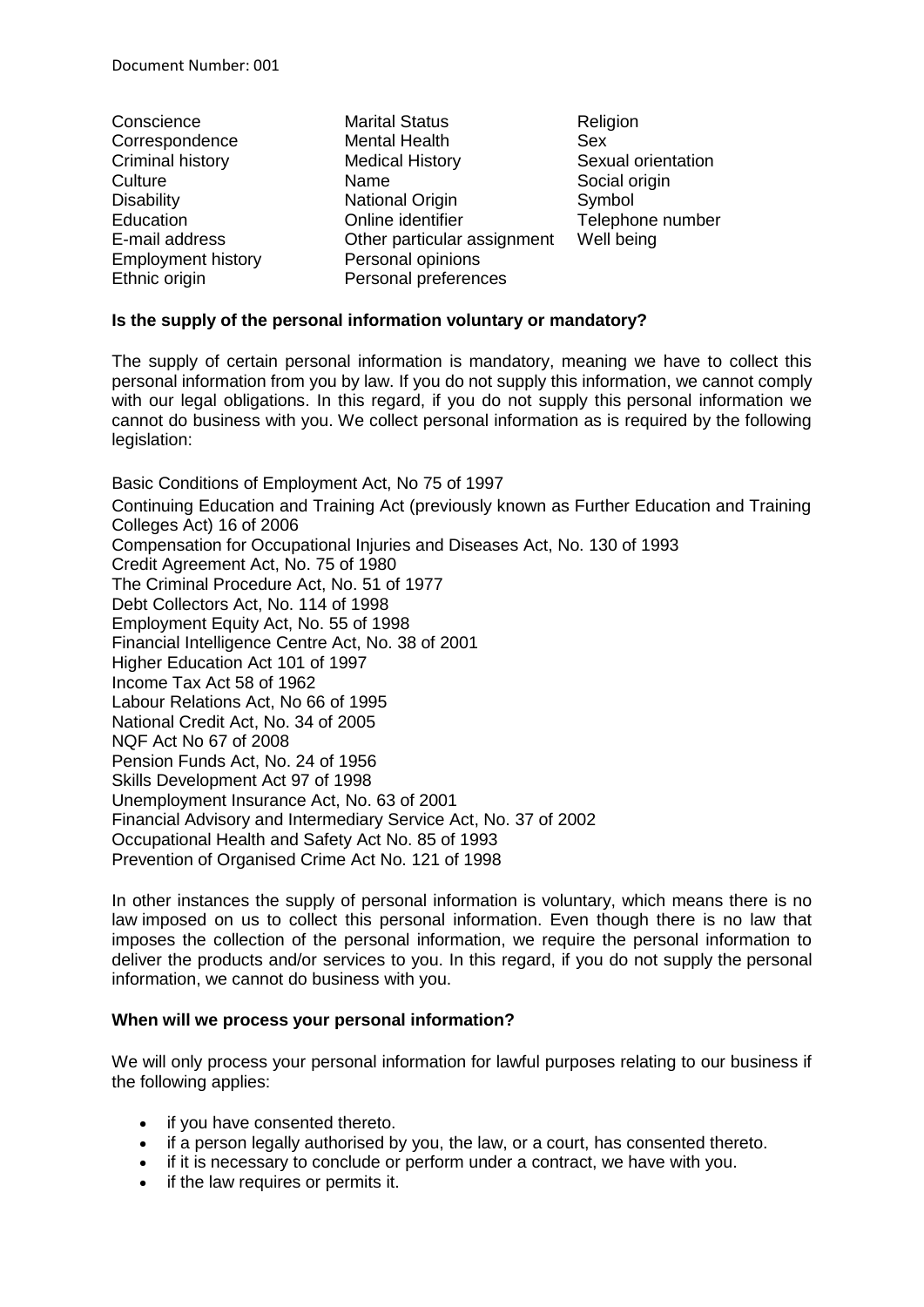• if it is required to protect or pursue your, our or a third party's legitimate interest.

## **What is special personal information?**

Special personal information is personal information about the following:

| Biometric information | <b>Philosophical beliefs</b> | Sex life               |
|-----------------------|------------------------------|------------------------|
| Criminal behaviour    | Political persuasion         | Trade union membership |
| Ethnic origin         | Race                         |                        |
| Health                | Religious beliefs            |                        |

## **When will we process your special personal information?**

We may process your special personal information in the following circumstances:

- if you have consented to the processing.
- if the information is being used for any Human resource or payroll requirement.
- if the processing is needed to create, use, or protect a right or obligation in law.
- if the processing is for statistical or research purposes and all legal conditions are met.
- if the special personal information was made public by you.
- if the processing is required by law.
- if racial information is processed, and the processing is required to identify you; and / or if health information is processed, and the processing is to determine your insurance risk, or to comply with an insurance policy or to enforce an insurance right or obligation.

## **When and from where we obtain personal information about you?**

We may collect personal information about you from the following sources:

- We may collect personal information directly from you.
- We may collect personal information from a public record.
- We may collect personal information from an area where you have deliberately made it public.
- We may collect information about you based on your use of our products, services, or service channels.
- We may collect information about you based on how you engage or interact with us such as via our support desk, emails, letters, telephone calls and surveys.
- We may collect personal information from a third party.
- We may collect personal information from another source if you give us consent to do so.

If the law requires us to do so, we will ask for your consent before collecting personal information about you from third parties.

The third parties from whom we may collect your personal information include, but are not limited to, the following:

- Partners of our company for any of the purposes identified in this Privacy Policy.
- your spouse, dependents, partners, employer, and other similar sources.
- attorneys, tracing agents, debt collectors and other persons that assist with the enforcement of agreements.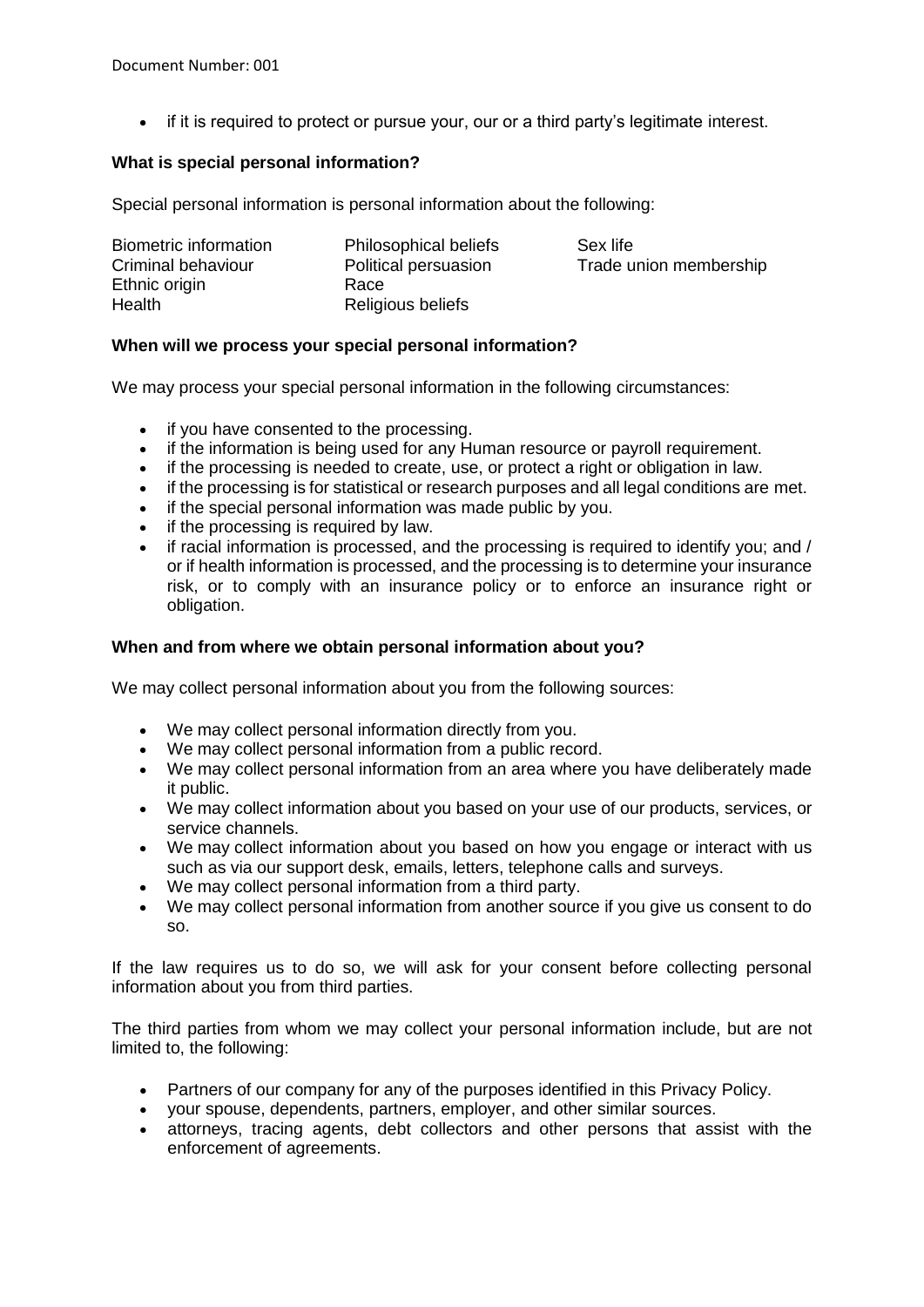- payment processing services providers, merchants, banks, and other persons that assist with the processing of your payment instructions, like EFT transaction partners.
- insurers, brokers, other financial institutions, or other organisations that assist with insurance and assurance underwriting, the providing of insurance and assurance policies and products, the assessment of insurance and assurance claims and other related purposes.
- law enforcement and fraud prevention agencies and other persons tasked with the prevention and prosecution of crime;
- regulatory authorities, industry ombudsman, governmental departments, local and international tax authorities.
- trustees, Executors or Curators appointed by a court of law.
- our service providers, agents and sub-contractors like couriers and other persons we use to offer and provide products and services to you.
- courts of law or tribunals.

# **Reasons we need to process your personal information.**

We will process your personal information for the following reasons:

- to provide you with products, goods, and services.
- to market our products, goods, and services to you.
- to respond to your enquiries and complaints.
- to comply with legislative, regulatory, risk and compliance requirements (including directives, sanctions, and rules), voluntary and involuntary codes of conduct and industry agreements or to fulfil reporting requirements and information requests.
- to conduct market and behavioural research, including scoring and analysis to determine if you qualify for products and services or to determine your credit or insurance risk.
- to develop, test and improve products and services for you.
- for historical, statistical and research purposes, like market segmentation.
- to process payment instruments.
- to create, manufacture and print payment issues (like a payslip).
- to enable us to deliver goods, documents, or notices to you.
- for security, identity verification and to check the accuracy of your personal information.
- to communicate with you and carry out your instructions and requests.
- for customer satisfaction surveys, promotional offerings.
- insurance and assurance underwriting and administration.
- to process or consider or assess insurance or assurance claims.
- to provide insurance and assurance policies and products and related services.
- to enable you to take part in customer loyalty reward programmes, to determine your qualification for participation, earning of reward points, determining your rewards level, monitoring your buying behaviour with our rewards partners to allocate the correct points or inform you of appropriate products, goods, and services you may be interested in or to inform our reward partners about your purchasing behaviour.
- to enable you to take part in and make use of value-added products and services.
- to assess our lending and insurance risks; and / or
- for any other related purposes.

## **How we use your personal information for marketing**

- We will use your personal information to market our products and services to you.
- We will do this in person, by post, telephone, or electronic channels such as SMS, email, and fax.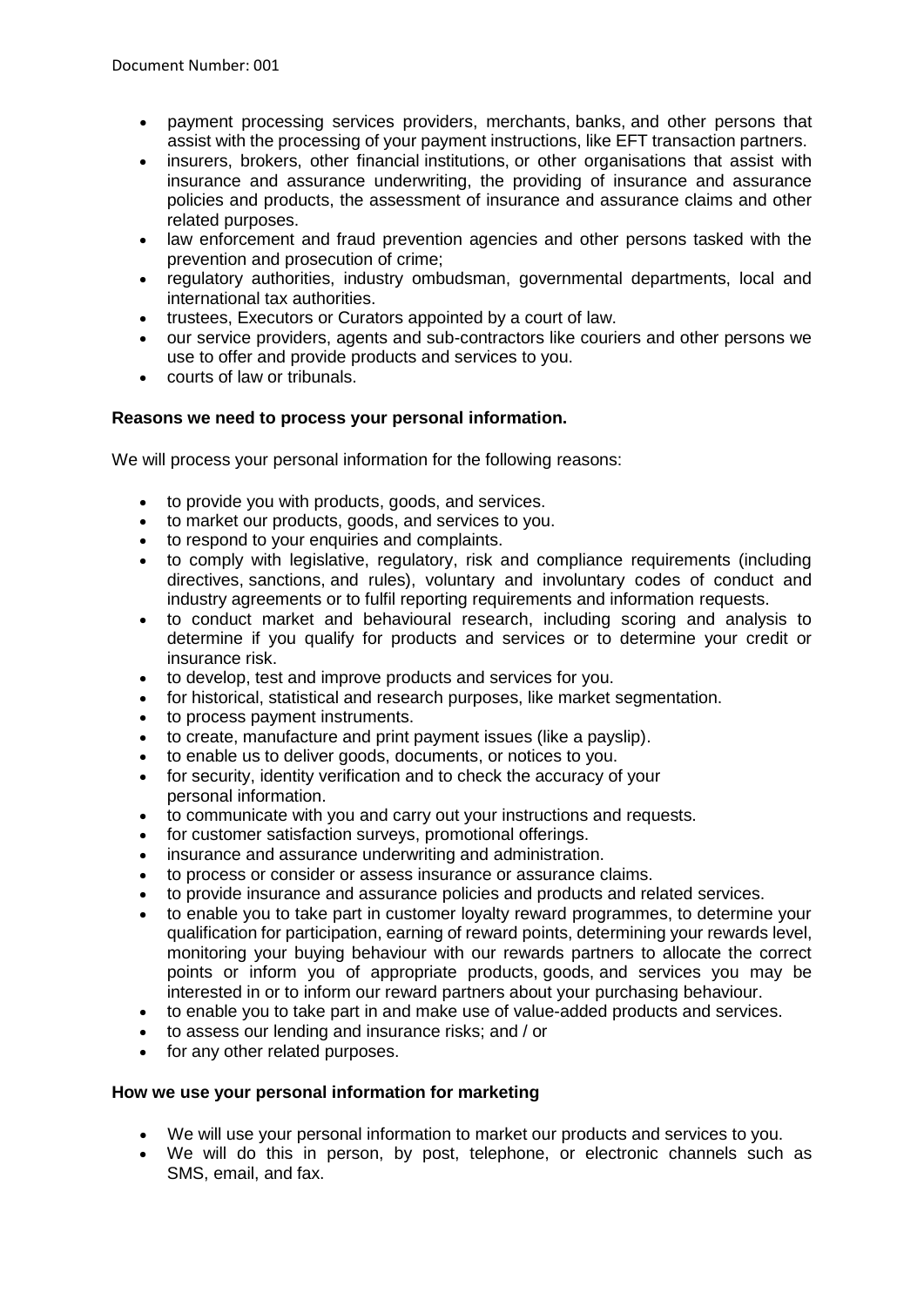- If you are not our customer, or in any other instances where the law requires, we will only market to you by electronic communications with your consent.
- In all cases you can request us to stop sending marketing communications to you at any time.

## **When how and with whom we share your personal information?**

In general, we will only share your personal information if any one or more of the following apply:

- if you have consented to this.
- if it is necessary to conclude or perform under a contract, we have with you;
- $\bullet$  if the law requires it; and / or
- if it's necessary to protect or pursue your, our or a third party's legitimate interest.

Under what circumstances will we transfer your information to other countries?

We will only transfer your personal information to third parties in another country in any one or more of the following circumstances:

- where your personal information will be adequately protected under the other country's laws or an agreement with the third-party recipient.
- where the transfer is necessary to enter into or perform under a contract with you, or a contract with a third party that is in your interest.
- where you have consented to the transfer; and / or
- where it is not reasonably practical to obtain your consent, the transfer is in your interest.

This transfer will happen within the requirements and safeguards of the law. Where possible, the party processing your personal information in the other country will agree to apply the same level of protection as available by law in your country or if the other country's laws provide better protection the other country's laws would be agreed to and applied.

## **How we secure your personal information**

- We will take appropriate and reasonable technical and organisational steps to protect your personal information according to industry best practices. Our security measures (including physical, technological, and procedural safeguards) will be appropriate and reasonable. This includes the following:
- keeping our systems secure (like monitoring access and usage);
- storing our records securely.
- controlling the access to our buildings, systems and/or records; and
- safely destroying or deleting records.
- Ensure compliance with best practice standards.

# **How long do we keep your personal information?**

We will keep your personal information for as long as:

- the law requires us to keep it.
- a contract between you and us requires us to keep it.
- you have consented for us keeping it.
- we are required to keep it to achieve the purposes listed in this Privacy Policy.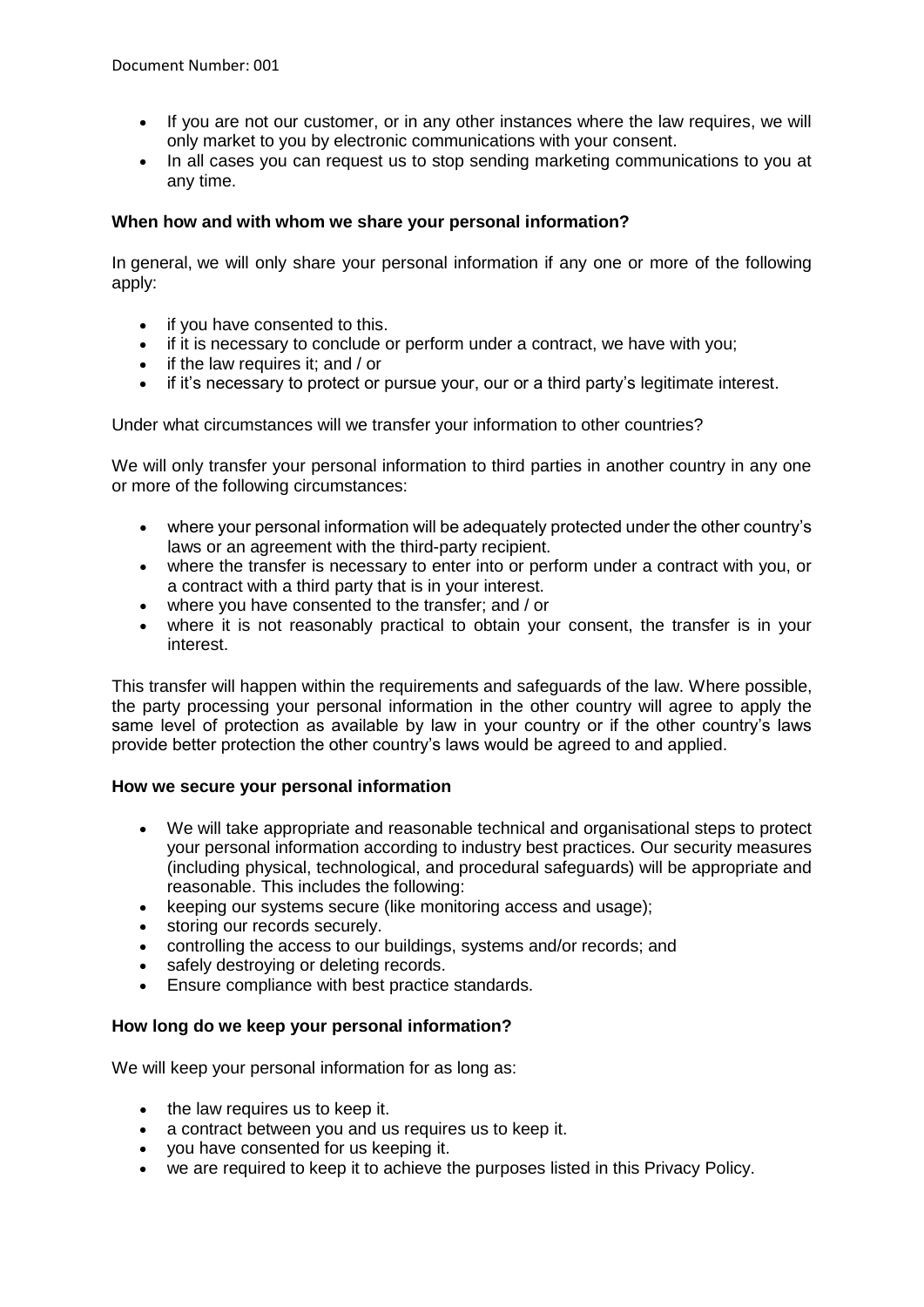- we require it for statistical or research purposes.
- a code of conduct requires us to keep it; and / or
- we require it for our lawful business purposes.

Take note: We may keep your personal information even if you no longer have a relationship with us, for the historical data that may be required by your employer or employee.

#### **Our cookie policy**

A cookie is a small piece of data sent from our websites or applications to your computer or device hard drive or Internet browser where it is saved. The cookie contains information to personalise your experience on our websites or applications and may improve your experience on the websites or applications. The cookie will also identify your device, like the computer or smart phone.

By using our websites or applications you agree that cookies may be forwarded from the relevant website or application to your computer or device. The cookie will enable us to know that you have visited the website or application before and will identify you. We may also use the cookie to prevent fraud and for analytics.

Your duties and rights about the personal information we have about you.

You must provide proof of identity when enforcing the rights below.

You must inform us when your personal information changes.

Please contact our Information Officer to give effect to any of the below rights.

You have the right to request access to the personal information we have about you by contacting us. This includes requesting:

- confirmation that we hold your personal information.
- a copy or description of the record containing your personal information; and
- the identity or categories of third parties who have had access to your personal information.

We will attend to requests for access to personal information within a reasonable time. You may be required to pay a reasonable fee to receive copies or descriptions of records, or information about third parties. We will inform you of the fee before attending to your request.

Please note that the law may limit your right to access information.

You have the right to request us to correct or delete the personal information we have about you if it is inaccurate, irrelevant, excessive, out of date, incomplete, misleading, obtained unlawfully or we are no longer authorised to keep it. You must inform us of your request in writing. It may take up to 15 business days for the change to reflect on our systems. We may request documents from you to verify the change in personal information.

A specific agreement that you have entered into with us may determine how you must change your personal information provided at the time when you entered into the specific agreement. Please adhere to these requirements. If the law requires us to keep the personal information, it will not be deleted upon your request. The deletion of certain personal information may lead to the termination of your business relationship with us.